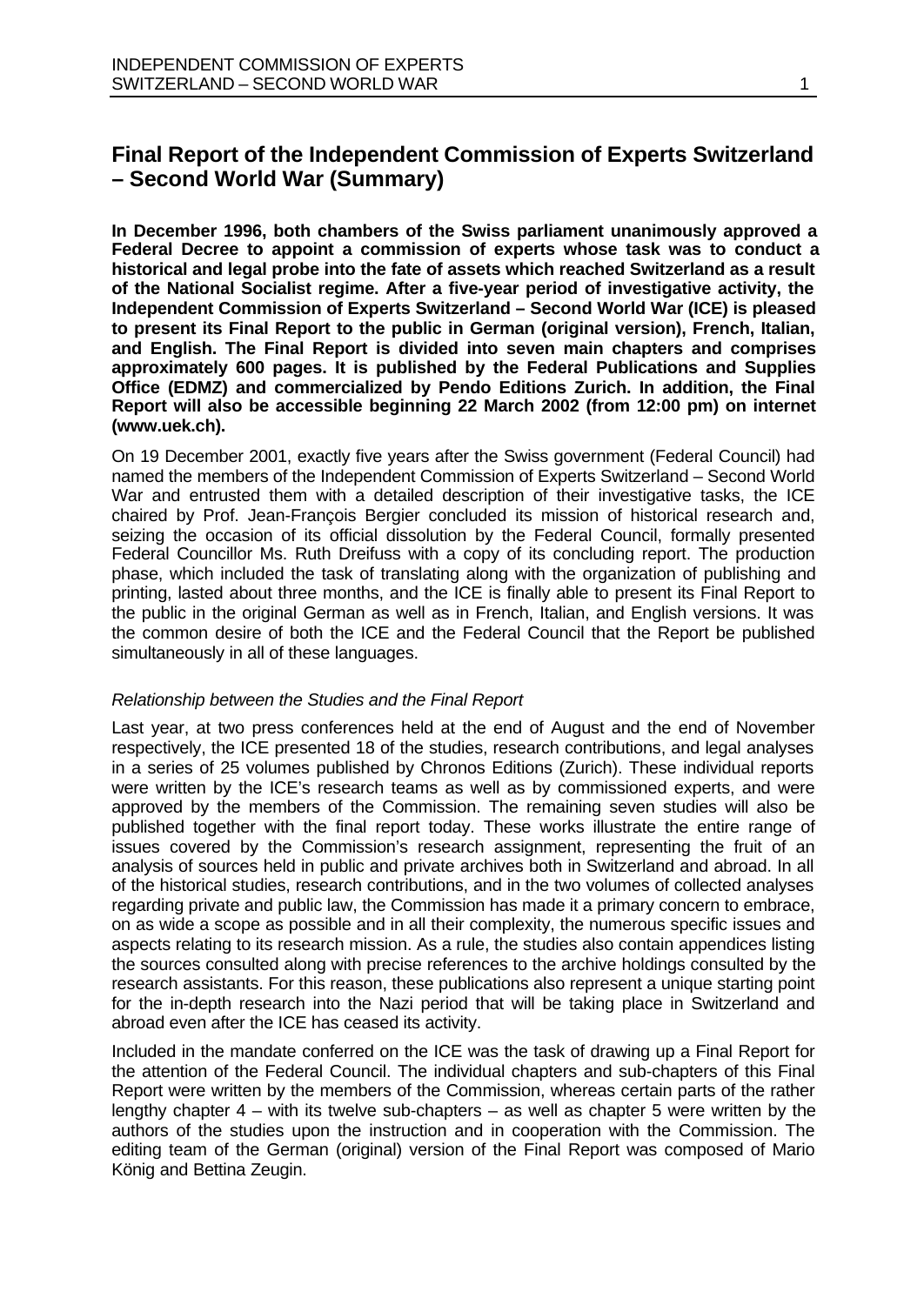## *Structure of the Final Report*

Chapter 1 (Introduction) describes how in the middle of the 1990s, the role of Switzerland during the Second World War became a topic of popular discussion. It goes on to outline the issues and status of historical research at the time, and continues by sketching out the planned research program along with the individual work phases. The relationship between the academic disciplines of History and Jurisprudence is discussed, and the significance of an unprecedented, privileged access to archives – granted pursuant to the Federal Decree of 1996 for a five-year period – is highlighted.

Chapter 2 leads the reader into the history of the inter-war years and into the period of the Second World War. It conveys the national setting and the international context within which the rise of the National Socialist regime took place and the crimes of Nazism became possible. Without anticipating the results of the Commission's investigations, it relies on the state of historical research to portray the radical political, economic, and social upheaval of the 1930s and 1940s taken from an international perspective but with a primary accent on how they affected Switzerland.

Chapter 3 deals with the Swiss policy on refugees. In this chapter, the ICE also picks up on the criticism which was particularly directed at the statistics on the acceptance and rejection of civilian refugees further to the December 1999 publication of the interim report "Switzerland and Refugees in the Nazi Era". In addition, the ICE takes a closer look at the criticism that was publicly expressed with respect to the conduct of the Federation of Jewish Communities in Switzerland.

Chapter 4 takes up the topic of the foreign trade connections of Swiss companies and/or their subsidiaries together with the asset transactions that took place especially in the economic area under Nazi hegemony. Here the Commission reverts in part to the results of studies that it has already published. This "Economic Chapter" comprising a total of twelve sub-chapters deals with the topics of foreign trade, the armaments industry and the export of war materials, electricity exports, Alpine transit and transport services, gold transactions, the banking system and financial services, Swiss insurance companies in Germany, industrial companies and their subsidiaries in Germany, the use of prisoners of war and forced labor, «Aryanization», the flight and the looting of cultural assets, and lastly German camouflage and covert asset-relocation operations in Switzerland.

Chapter 5 examines the issues under discussion from a legal point of view. In the subchapter on public law for instance, the legal aspects of Swiss war-time government by executive authority, refugee policy, diplomatic protection of Swiss Jews residing abroad, neutrality policy, as well as the question of looted gold are examined and assessed. The subchapter on international private law spotlights the dealings in looted cultural assets and trade in foreign securities, as well as the issue of «dormant assets».

Chapter 6 conducts a general survey of issues of property rights in the post-war period and thus delves into core issues the Commission was charged to investigate. This chapter brings together the findings spread out in the numerous individual studies and places them into a larger context. The major points of reference are the 1946 Decree on Looted Assets and the so-called Registration Decree of 1962. In addition, the chapter analyzes the conduct of the major Swiss players (the economy, the government, and the judiciary) with respect to restitution claims after 1945.

In chapter 7, the ICE sifts through all of its newly acquired realizations and insights in order to assess the behavior of the Swiss decision-makers in the areas of politics, the economy, and the judiciary with respect to those who were victims of Nazi injustice. A critical questioning of the historiography of the cold war period together with the historical portrayal painted at the time represent the point of departure for the Commission's historical and legal analysis. The Commission provides its assessment on refugee policy, assets which arrived in Switzerland and their «dormancy» after 1945, neutrality law and neutrality policy, the challenge posed by the Nazi system of injustice to the Swiss constitutional state, as well as